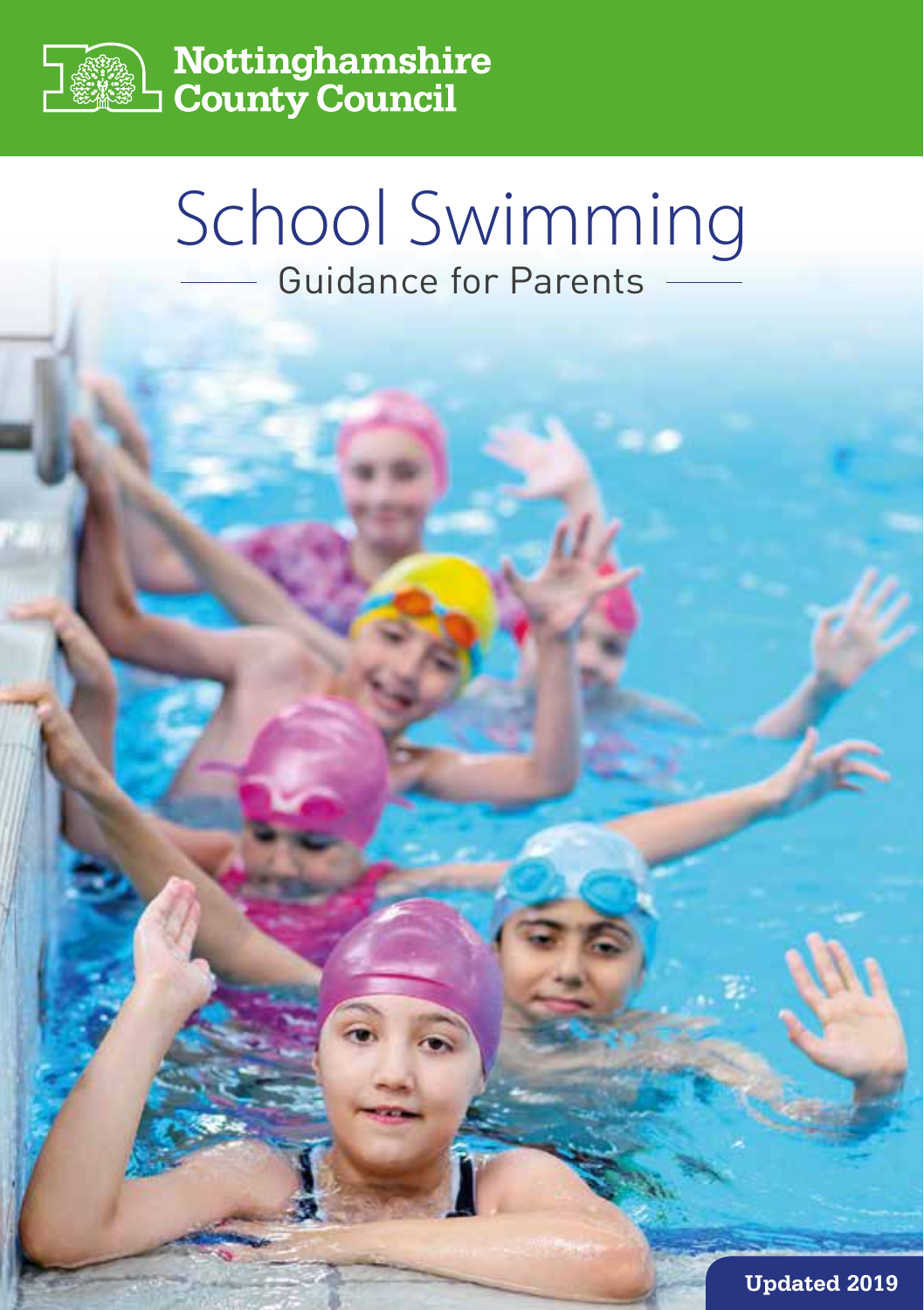# Guidance For Parents

Dear Parent your child is due to start their School Swimming lessons, please take the time to read the guidance below to help ensure that they make the most of this opportunity.

The Schools' Swimming Service is dedicated to providing the opportunity for all children in Nottinghamshire to access swimming.

The Service endeavours to enrich all pupils' swimming experiences and offers participation in gala events.

The Schools' Swimming Service offers swimming lessons to approximately 125,000 pupils a year throughout Nottinghamshire. Swimming Instructors adhere to strict health and safety policies to make sure that your child has a safe environment for their swimming lessons. Our policies have enolved over the years in order to maintain standards, safety and wellbeing of all pool users.

We have created this information guide to explain some of the policies in place.

# **HEALTH AND SAFETY POLICIES** in relation to your

child's school swimming lessons.

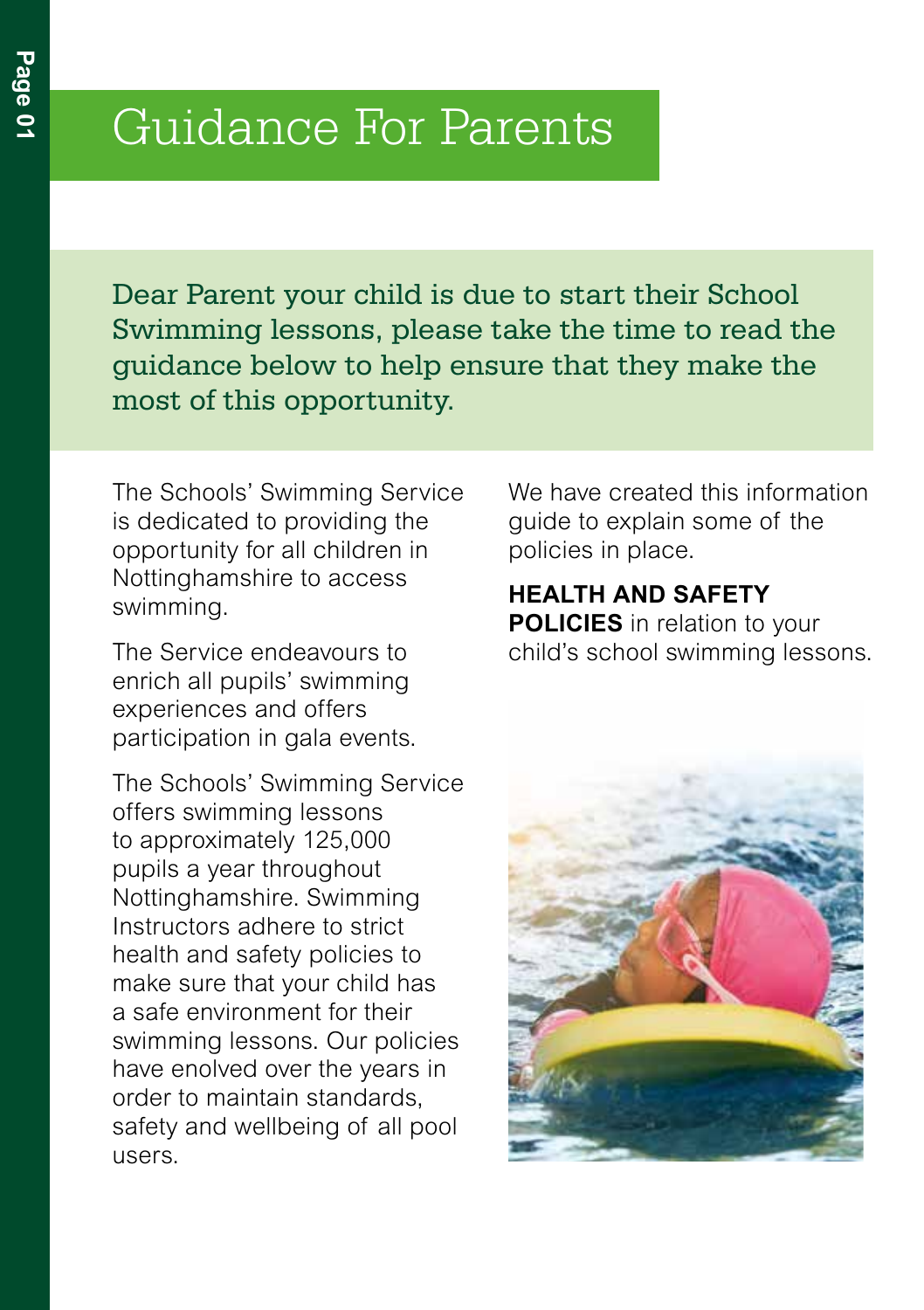# Swimwear

Boys require tight fitting trunks or shorts with no pockets and which are no longer than mid-thigh length. Jammers are acceptable (see middle picture).



The pictures to the left are examples of Acceptable boys' swimwear.





### **Girls**

The pictures to the left are examples acceptable girls' swimwear. Please note, girls require a snug-fitting one-piece swimsuit.

### **The following pictures show unacceptable swimwear.**



**Modesty Swimwear** The specific policy for this may be requested, prior to the lessons commencing.

Long baggy shorts can come down accidentally, particularly when diving or surface diving. They also cause excessive drag, making it harder to maintain correct swimming position.

Two-piece swimwear is prone to coming off when moving fast in water, or when jumping in or diving.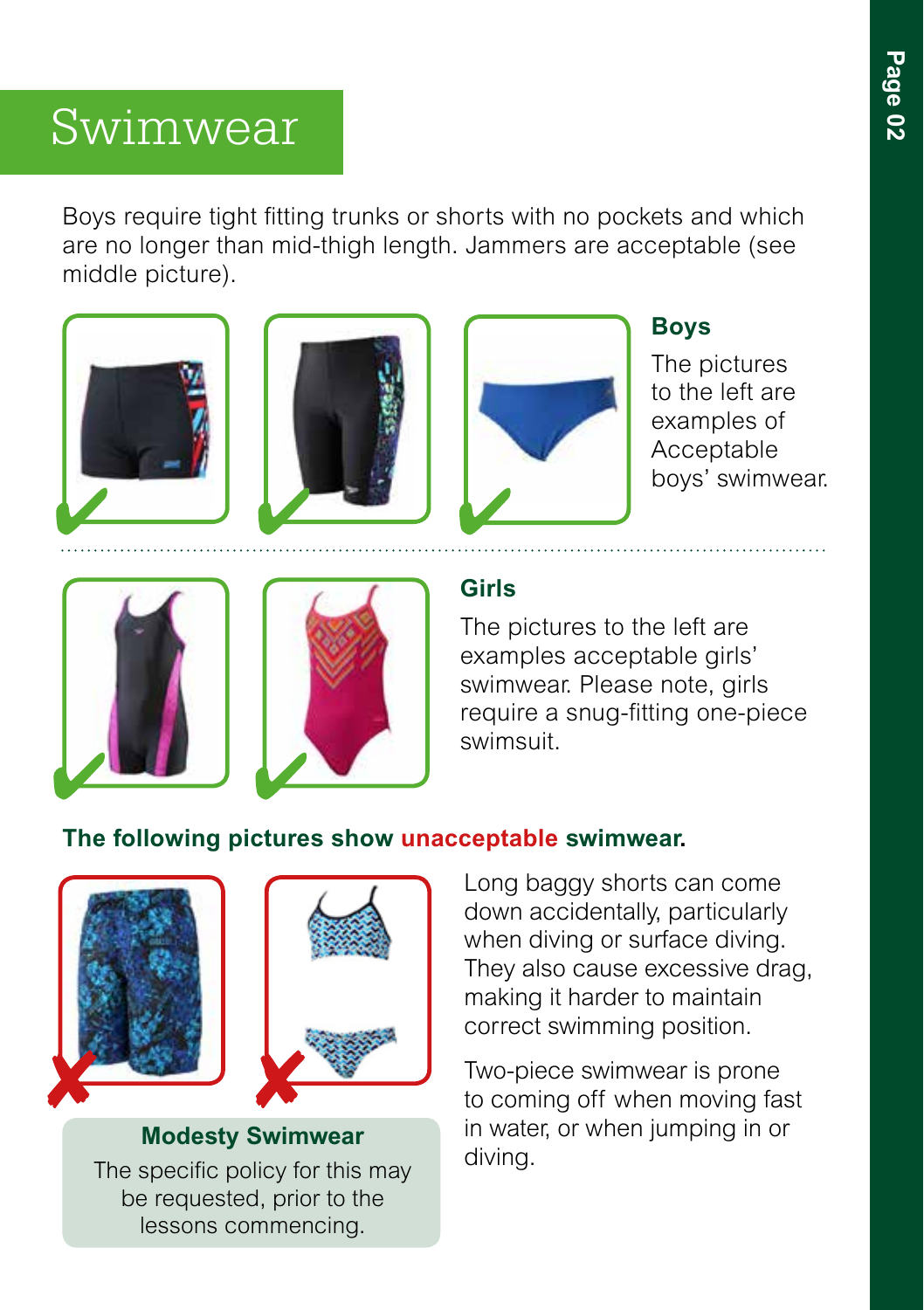# Goggles

Goggles can be worn however, it is the responsibility of the parent/ carer to ensure that the child is able to adjust and fit the goggles correctly and to sign and return the consent form to school.

Occasionally children are asked to remove their goggles - for example when jumping in, learning to dive, and taking part in personal survival and water polo sessions.

Exceptions may be made for those wearing prescription goggles.

Goggles must be of the correct size (for primary age children these will be the junior goggles) for the child to ensure a correct seal around the eyes and should not be of a "mask" design.

#### **There must be no sharing of goggles.**

#### **Acceptable** goggles **Unacceptable** goggles



# **Jewellery**

All jewellery must be removed. Swimming Instructors, school teachers and observers are not allowed to do this for your child. The guidance also applies to religious jewellery as Health and Safety takes precedence.

#### **Earrings cannot be taped over or covered by a hat, they must be removed.**

Recent medical advice has shown that newly pierced ears (after a few weeks) can have the studs removed for the duration of the lesson as long as they are replaced again immediately after the session.

New piercings should be done ideally at the start of the summer holidays. Children should be encouraged to move the piercing around to help with the removal.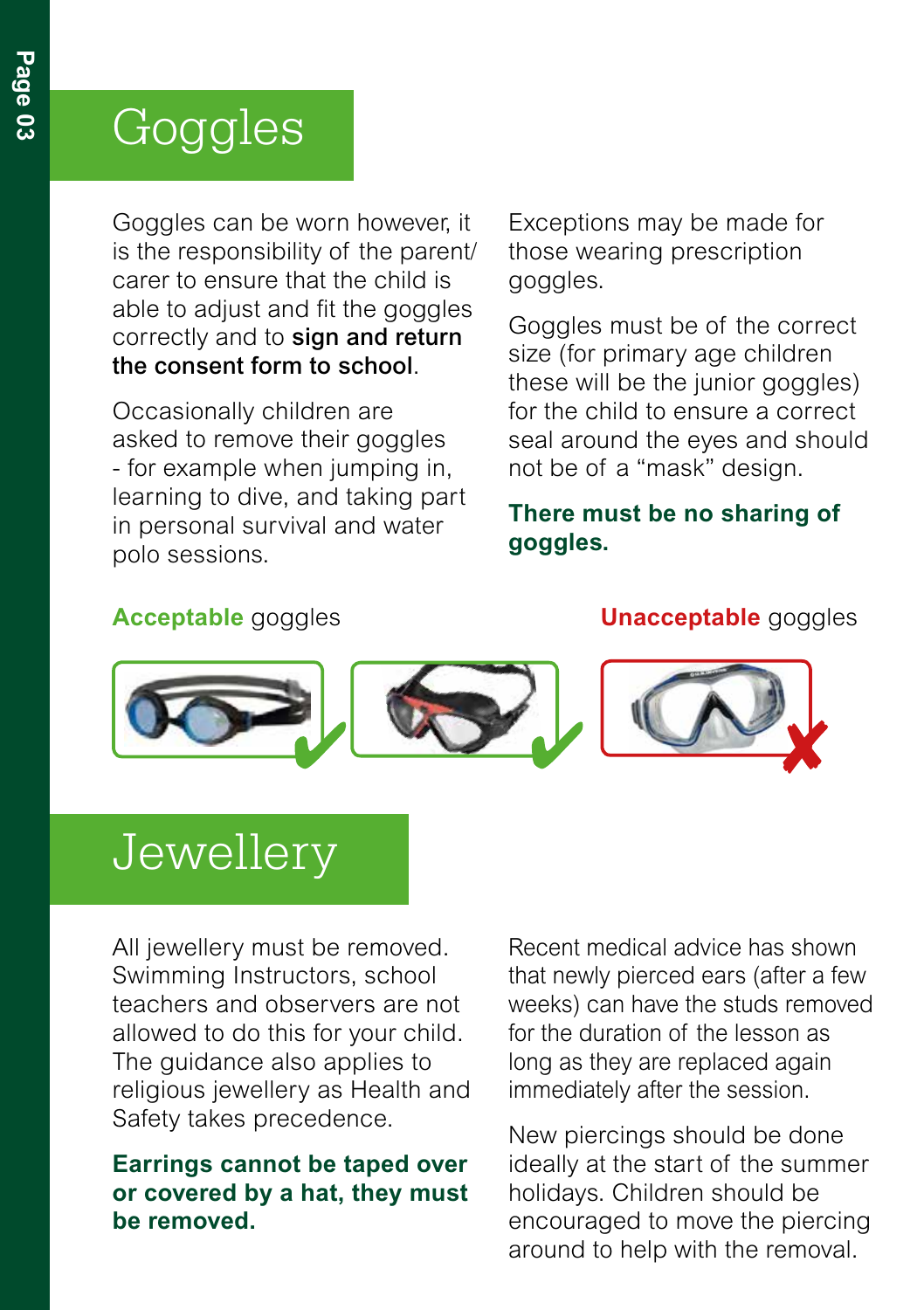# Long Hair

Long hair has the tendency to fall forward, covering the eyes when wet and must be tied back (or up) or covered with a swimming cap. Hair covering the eyes can easily cause disorientation and panic.

#### **Below are examples of ways to tie up your child's hair or to cover with a swim hat.**



Hair which is longer than jaw length regardless of whether it will cover the eyes should also be tied back to prevent it getting tangled in lane ropes. Hair can be caught in filters and around ropes both of which are distressing to the individuals concerned and the onlookers alike.

It is unacceptable to leave the hair down or uncovered if it is of a similar length to those demostrated below.

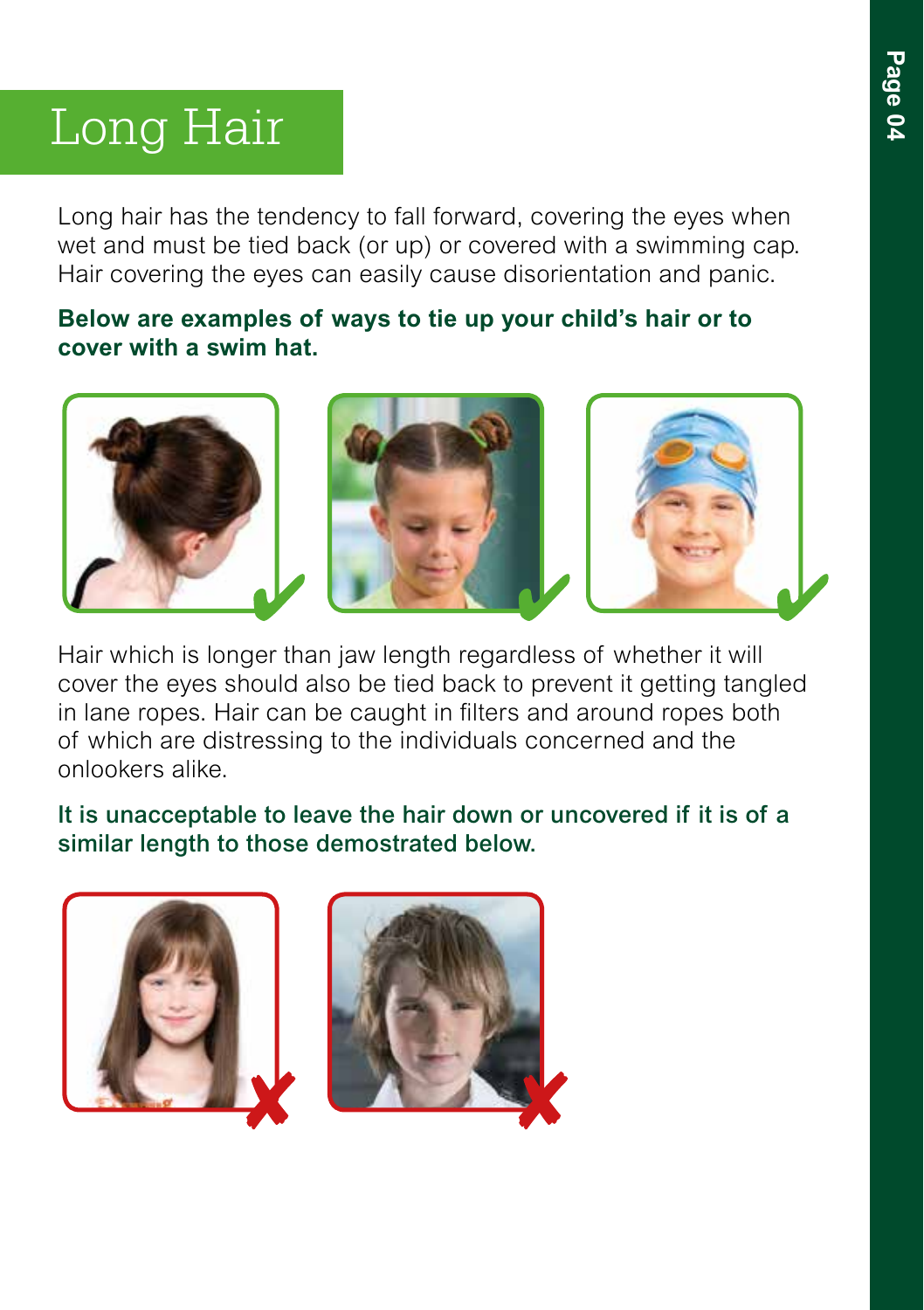# Medical Conditions and Medication

If your child has a medical condition which requires medication e.g. asthma, allergies, diabetes; then the medication must be brought to the pool and placed alongside your child's swimming group.

All medication must be clearly marked with your child's name and dosage. Ensure you check the shelf life of your child's medication, particularly the EpiPens and put a reminder date on your calendar to request your repeat prescription.



Medic alert bracelets may be worn in the water, however they must be covered by a coloured sweat band. Medic alert necklaces should be removed and dealt with in the same way or covered by wearing a rash vest or similar.



If your child is diagnosed as having epilepsy they should have a dedicated observer who knows the signs and symptoms of the condition relevant to your child. Your child must be easily identifiable by use of a coloured sweat band worn on the wrist.

**All pupils who have an epileptic fit in the water will be taken to hospital as a matter of course** unless the individual's care plan states otherwise and providing all lead professionals are in agreement that there is no possibility of secondary drowning.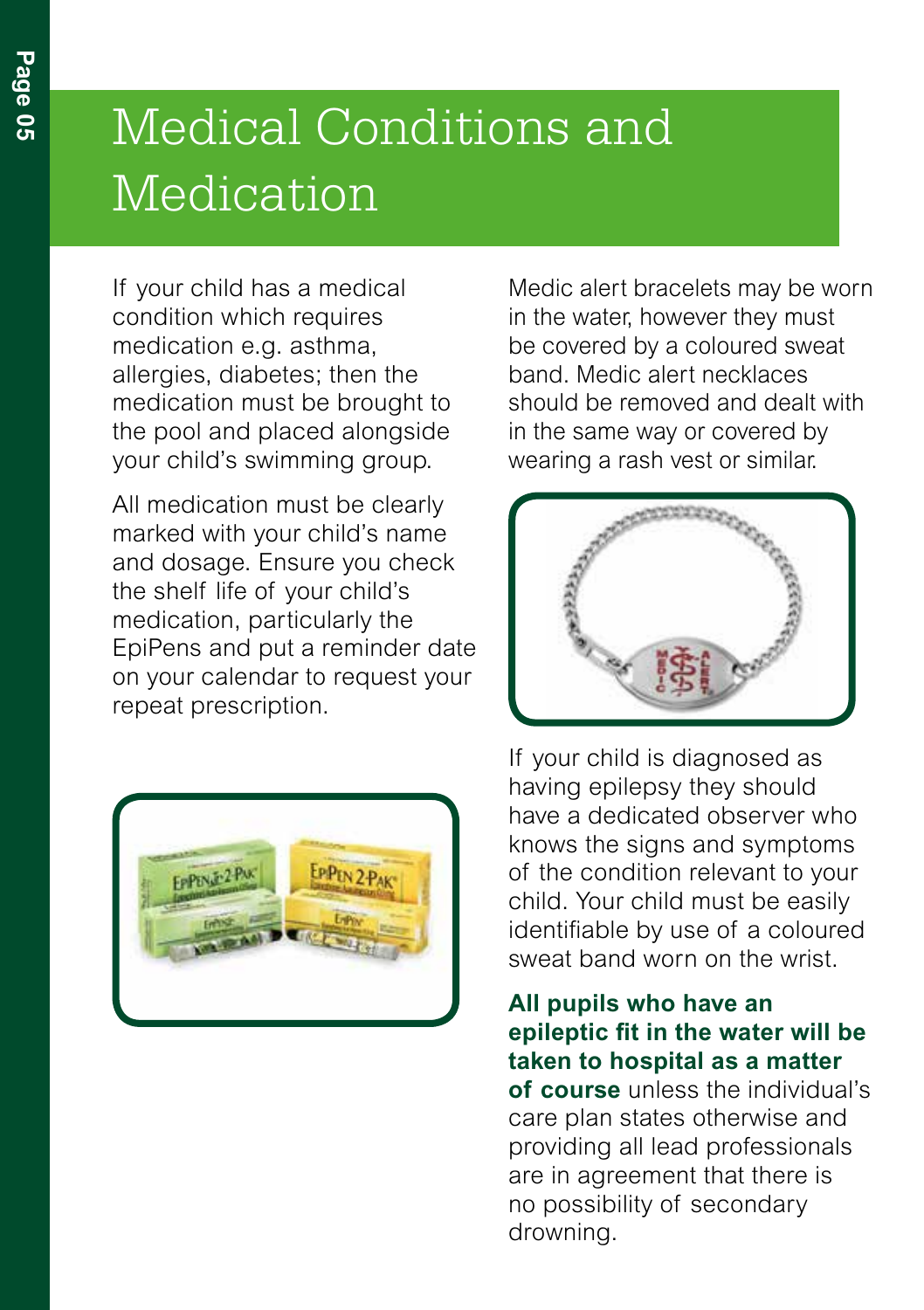#### **It is not permissible to swim with any of the following marked with an asterisk (\*)**

### **Asthma**

#### **Your child must be able to selfadminister their inhaler.**

PI FASE NOTE THAT IF AN INHALER IS USED THAT THE CHILD SHOULD:

#### Exhale slowly to empty the

lungs (this will prevent the medication from hitting the back of the throat and inducing coughing) then inhale slowly counting to ten (ensuring the medication is taken down directly into the lungs).

This procedure must be repeated as directed by the dosage.

Any child or adult requiring to use an inhaler, who for any reason has not got one with them, can share another child or adults inhaler providing it is of the same type and dosage.



#### **Ear Infections\***

Due to the increased risk of cross infection and potential damage to the ear canal, children should not swim until the infection has completely cleared up.

After suffering from ear infections caution should be taken when diving to depths greater than 1.5m due to the increased pressure on the ear drum. Please ensure the Swimming Instructors are made aware.

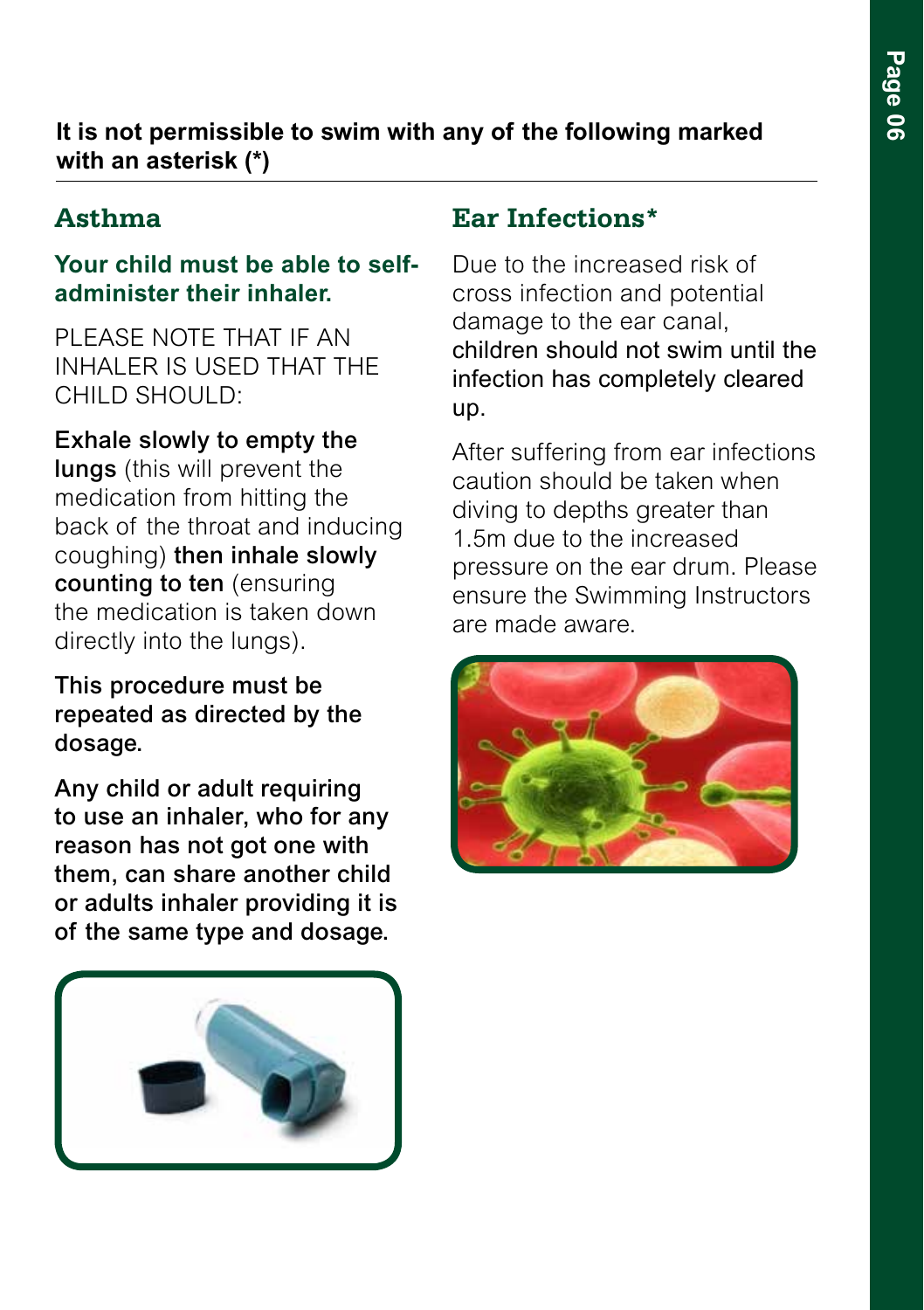### **Ear Plugs**

These can be worn if directed by your doctor, however care must be taken as they can make it difficult for your child to hear.



#### **Grommets**

Please ensure that you alert the Swimming Instructors if your child has grommets as they may need to adjust their teaching position to ensure your child can hear clearly.



### **Nose Clips**

No-one enjoys getting water up their nose, however nose clips are not to be worn during school swimming lessons, unless directed by a doctor or consultant for medical purposes.

Instructors will teach children techniques to stop them getting water up their noses.

If your child needs a noseclip for medical reasons, they should know how to use the item correctly without help from school staff or Instructors.

It is your child's responsibility to ensure they keep any of the above medical items in a clean container to prevent cross infection and Instructors and School Staff can not be held responsible for loss or damage of these items.

### **Conjuctivitus\***

Conjunctivitis is a common eye condition. It's not serious, but it can be uncomfortable and irritating. Inflammation is suspected if there's a reddish change in the periphery of the eye often accompanied by a puslike discharge. It usually affects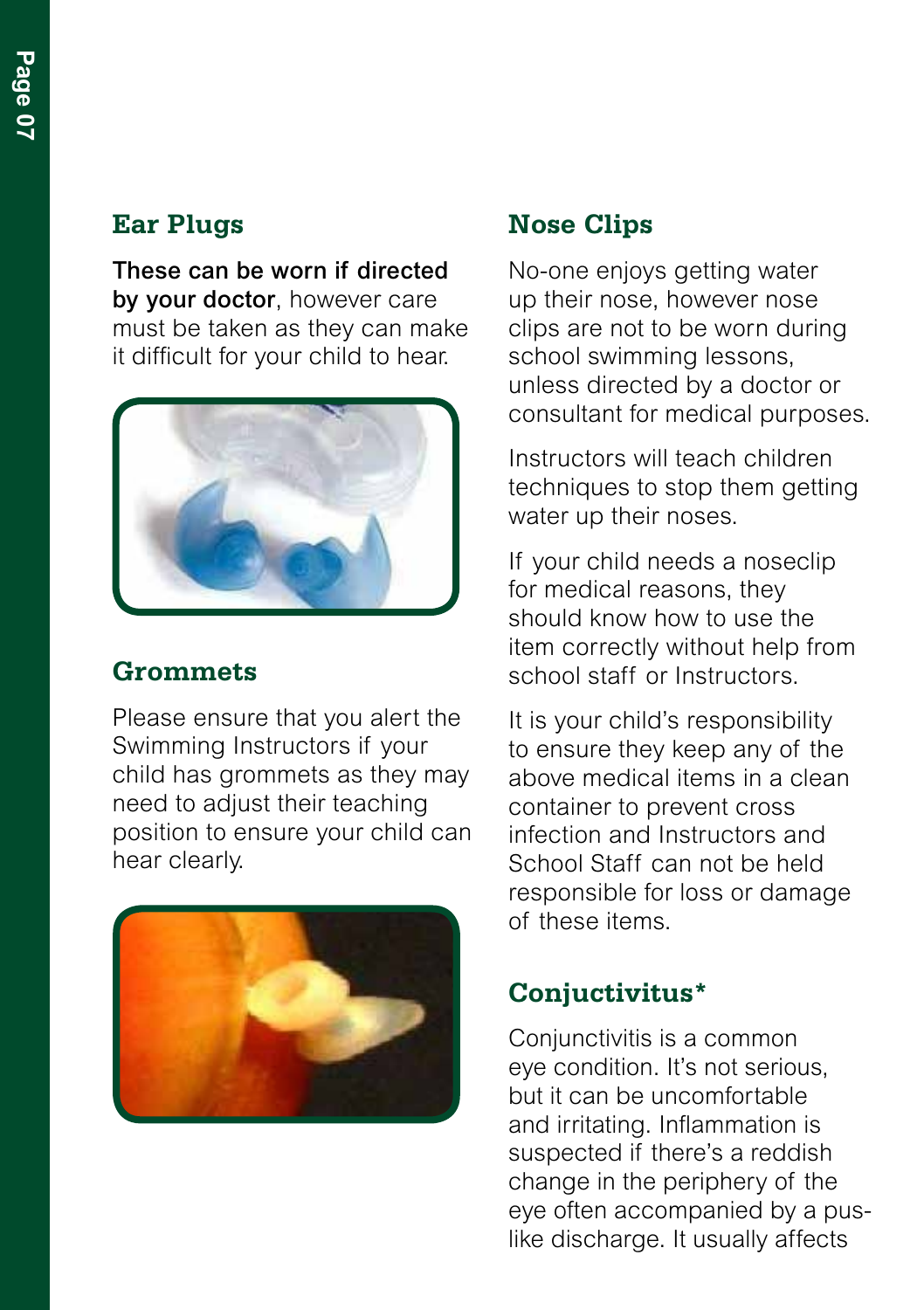both eyes at the same time – although it may start in one eye and spread to the other after a day or two. It may affect one eye more than the other. There are many causes and the treatment will depend upon the cause.



### **Verrucas**

Pupils with verrucas can swim. Pupils should wear appropriate poolside footwear, i.e. flipflops, to walk from the changing rooms and then leave any footwear at the pool edge in readiness for exiting the pool.

Care must be taken during changing and there must be no sharing of towels.



#### **Athletes Foot**

Current guidance is not to walk round barefoot. Verruca socks or flipflops are suitable to wear whilst on poolside/changing. Please be mindful that they can be slippery on wet surfaces.



### **Ring Worm**

If you child has been treated for ring worm for 48 hours (72 hours if on the scalp) they are allowed to swim.

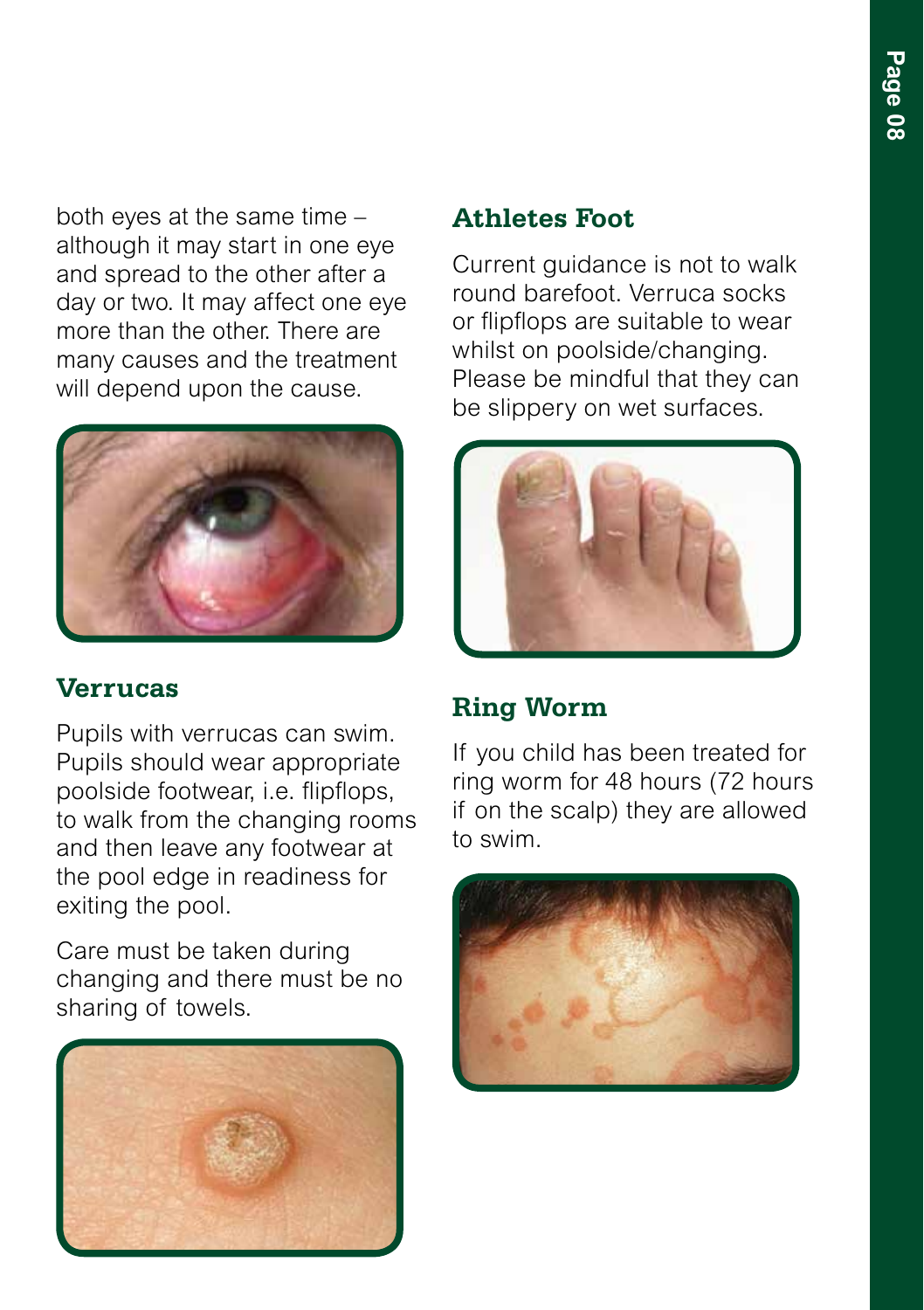Your child can swim providing the lice have been treated for 24 hours. Please ensure your child does not share their towel, hair brush or comb.



## **Open Wounds**

If your child has a small cut or graze then they can swim.

If your child has a large/deep cut or weeping wound then your child should not swim.

### **Coughs and Colds**

If your child is well enough to be at school they should be allowed to swim, unless advised not to by a doctor, or if they have a very runny nose.



### **Impetigo\***

A skin infection caused by the staphylococcus or, less often, by the streptococcus bacterium. The first sign of impetigo is a patch of red, itchy skin. it is contagious and easily contracted by persons who might touch the affected person. Treatment involves the use of antibiotics.

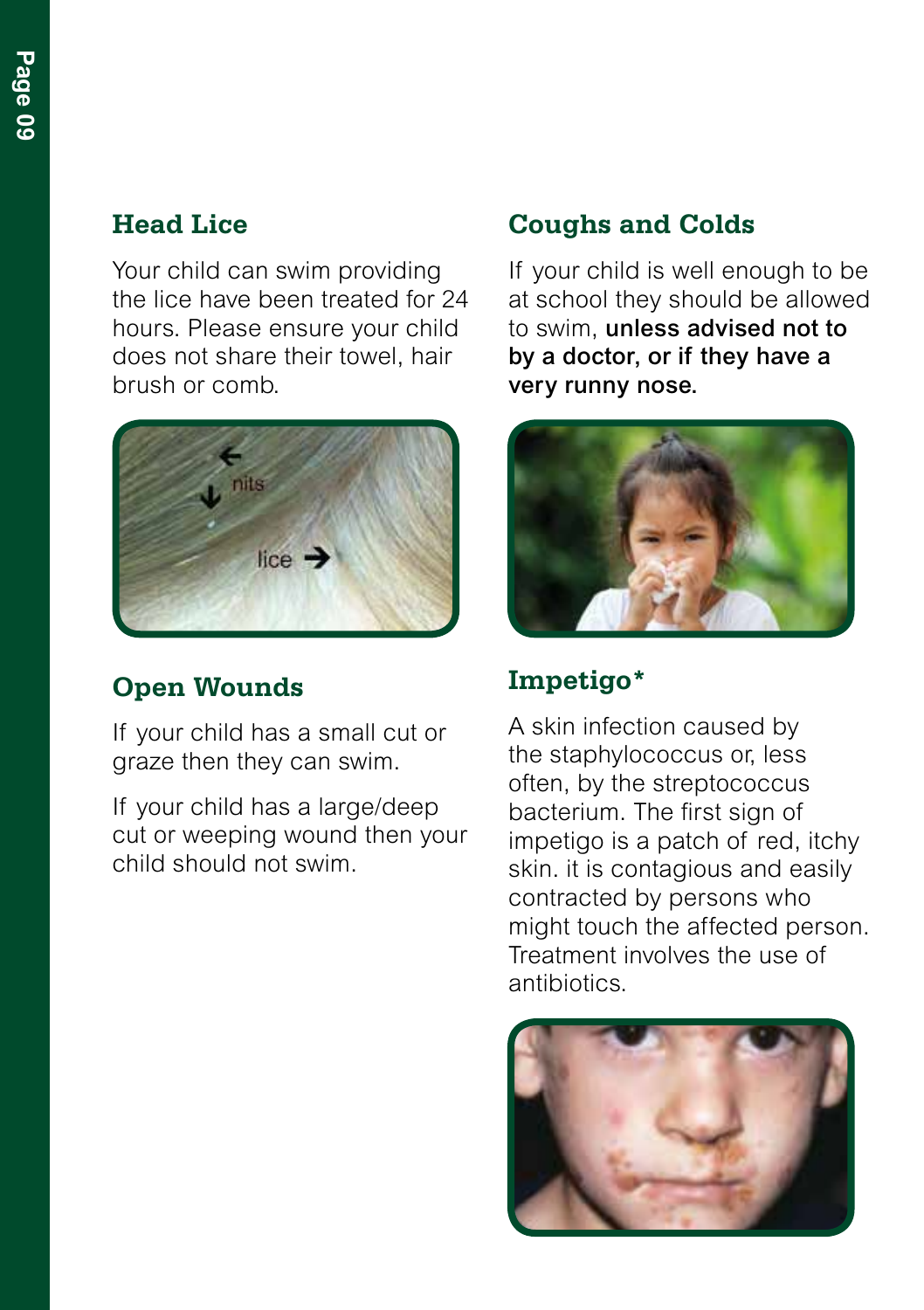# **Chickenpox\***

Chickenpox (also called varicella) is a common and extremely infectious childhood disease that also affects adults on occasion. It produces an itchy, blistery rash that typically lasts about a week and is sometimes accompanied by a fever or other symptoms. chickenpox are easily recognised and in most cases merely unpleasant rather than dangerous, treatment can almost always be carried out at home.



### **Shingles**

Shingles is contagious until the last blister has dried and scabbed over. After this time it is safe to swim but sharing of towels is unadvisable.

### **Scabies\***

Scabies is a relatively contagious infection caused by a tiny mite (Sarcoptes scabiei). The intense itching almost always caused by scabies is due to a reaction within the skin to the faeces of the mite. The first time someone is infected with scabies, he or she may not notice any itching for a number of weeks (four to six weeks). With subsequent infections, the itchiness will begin within hours of picking up the first mite.

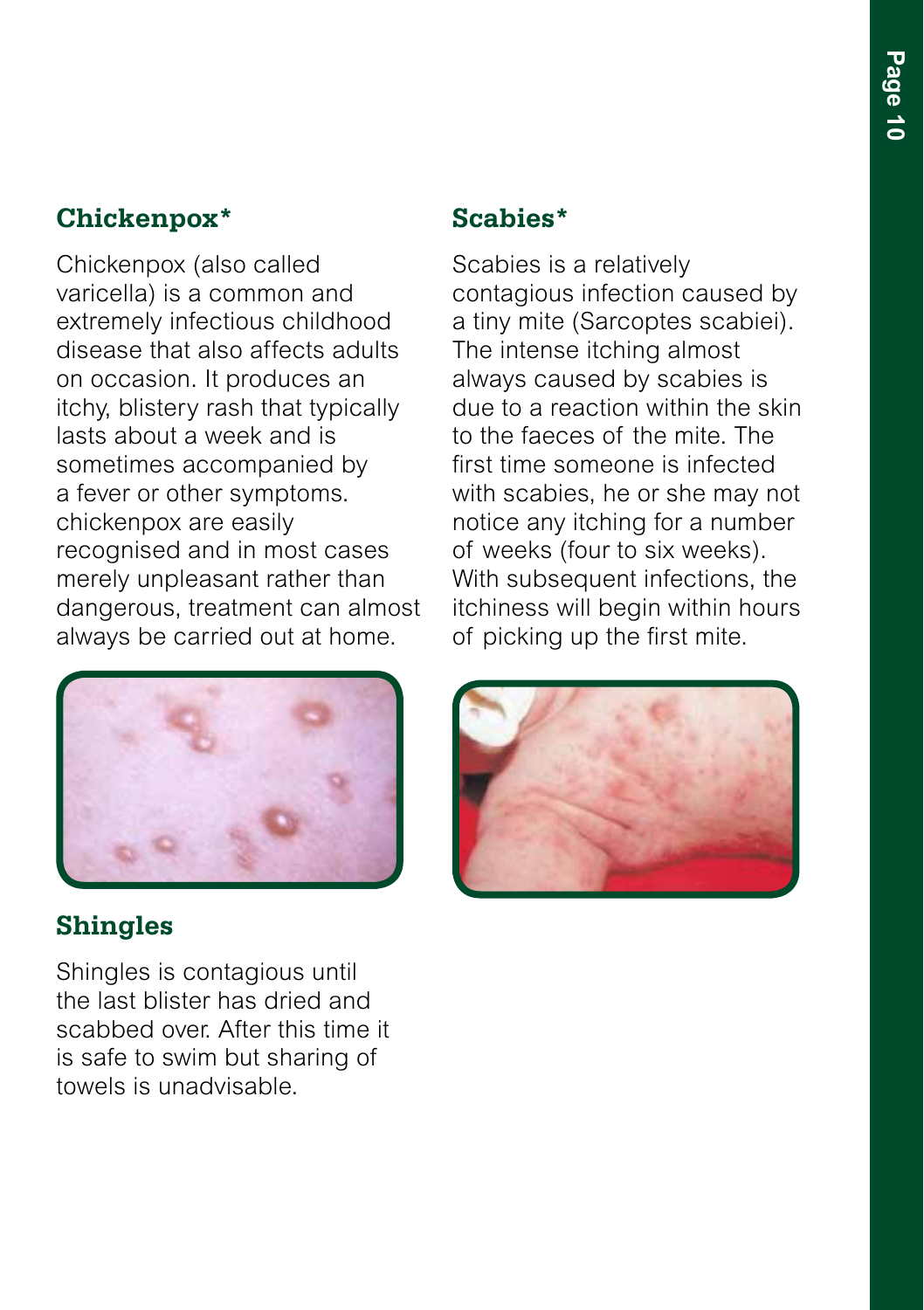#### **Gastroenteritus\***

The most common **cause of** gastroenteritis in children is a virus called the rotavirus. This virus is passed out in the stools (faeces) of someone with the infection. It can be transferred to food, objects and surfaces if the infected person doesn't wash their hands after going to the toilet. Gastroenteritis can also have a number of other causes, including a norovirus infection or food poisoning, although these are more common in adults.



### **Colostomy Bags**

A reasonable adjustment to swimwear can be made for pupils with a colostomy bag.

Swimwear should be worn as tight fitting as possible, whilst still maintaining discretion for the pupil.

It may be necessary for the pupil to wear a tight fitting t-shirt as well to ensure they feel comfortable.

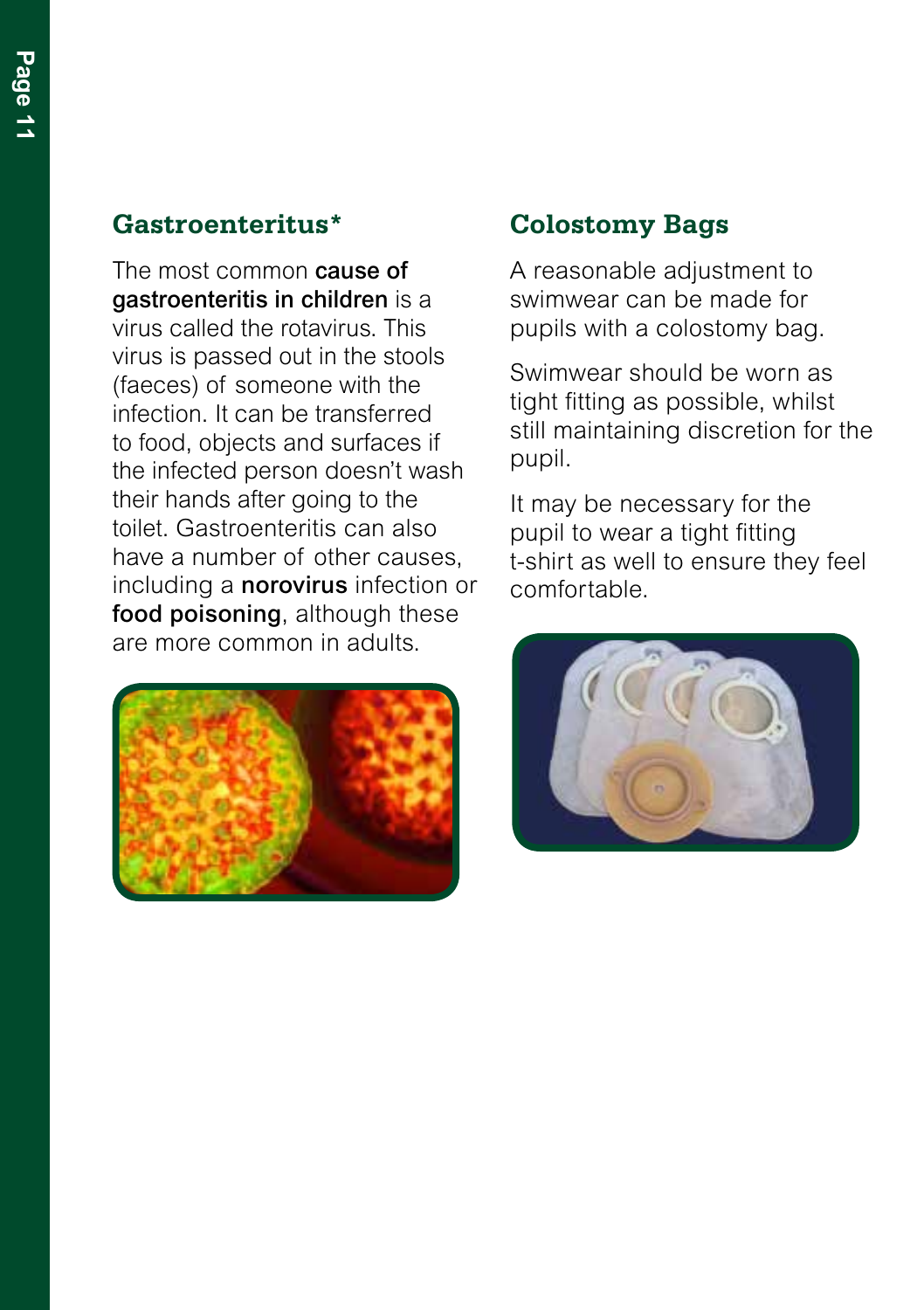# Disabilities

The Schools' Swimming Service is inclusive and works with many partners to ensure its provision is effective in supporting each individual's needs.

The service must be made aware of any conditions which may affect the teaching of swimming e.g. ADHD, learning and physical disabilities and behavioural problems, either before or at the first session. If there are specific teaching strategies that are known to work then these must be shared with the Swimming Instructors so that they can adapt their sessions accordingly.

Adequate supervision must be given in the changing rooms. Prior notification is required for the use of flatbeds and hoists to ensure that they are adequate and meet the needs of the individual.

The school will be required to carry out an Individual risk assessment, generic templates can be requested from the service. A preliminary visit can be arranged with all partners at the pool.

Where 1-1 support is given in the class room then that will also be required at the pool. Initially that support should be in the water however, the aim is to withdraw the support to allow the individual to become an independent learner. If there is no support given in the class room then you may still be asked to come and support your child either from the pool side or in the water, under the guidance of the Instructors who will give teaching points. This is particularly helpful when the child's needs or behaviour is distracting the Instructor's focus from the group.

Additional support to SEN pupils through Bridging Clubs helps develop the specific needs of individuals, creating pathways and opportunities for development of skills within the limitations of their disability. Enquiries should be made to: schoolsswimming@ nottscc.gov.uk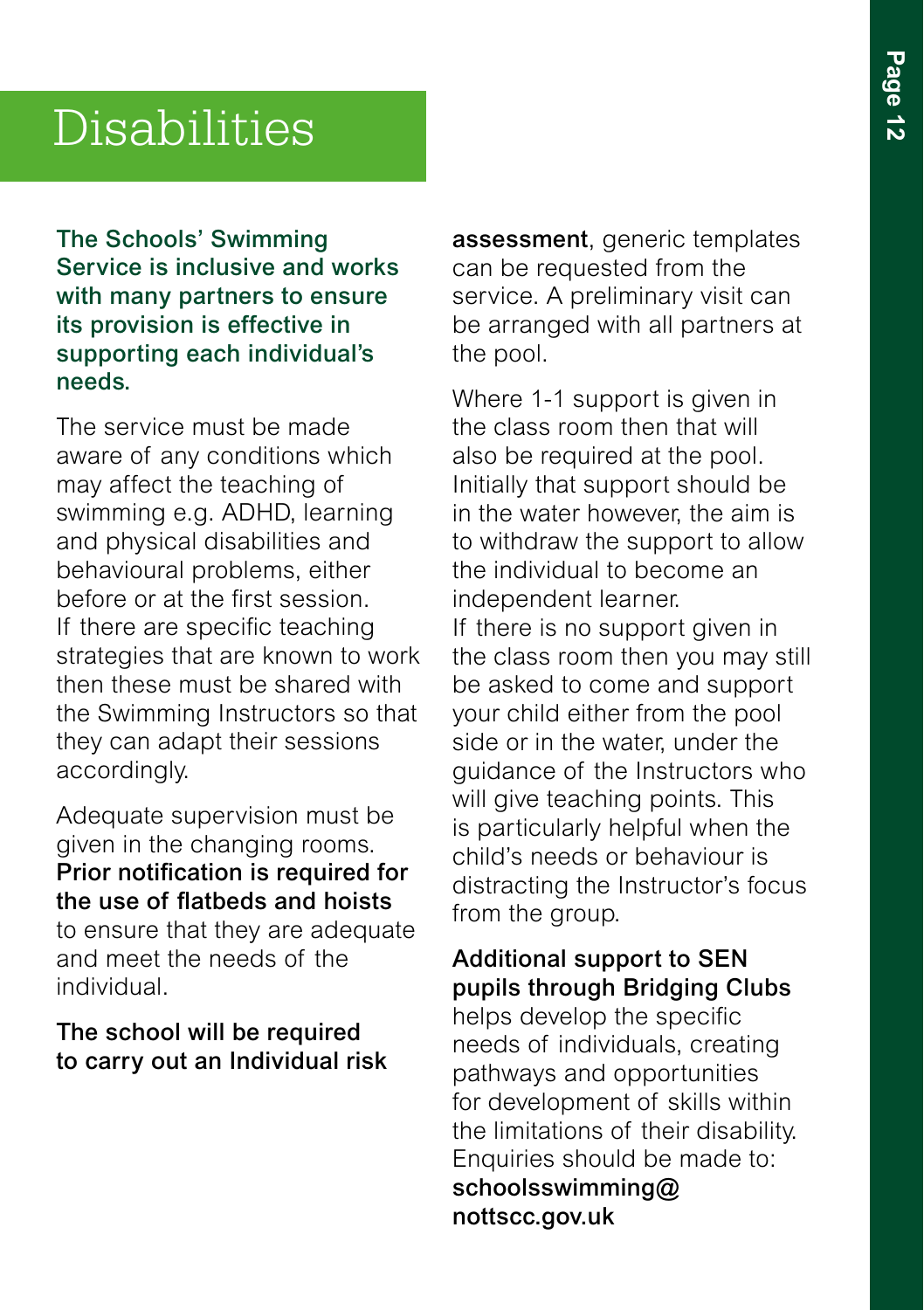# Your Child's School Swimming Instructors

The Instructors carry out a dual role they are responsible for both teaching and lifeguarding the swimming sessions.

They are highly qualified and undergo regular training. The sessions are monitored to ensure that all the relevant guidelines are adhered to.

#### **INITIAL ASSESSMENTS TO DETERMINE THE GROUPS must be carried out by the School's Swimming Instructors.**

On their first session pupils will be reminded of the above policies and also of emergency procedures before they go in the water

Every pupil will be assessed in relation to their ability to ensure that they are placed in a suitable area of the pool.

Swimming Instructors and school teachers have strict guidelines in relation to the number of pupils they are allowed to teach at various levels of ability. As a result your child may not be placed in the same area of the pool they are used to swimming in for private lessons.

#### Swimming Instructors and school teachers working outside of their teaching ratios are not insured.

Your child will receive a lesson according to their ability regardless of where they are in the pool, as the majority of activities taught in the deep end can also been taught in the shallow water.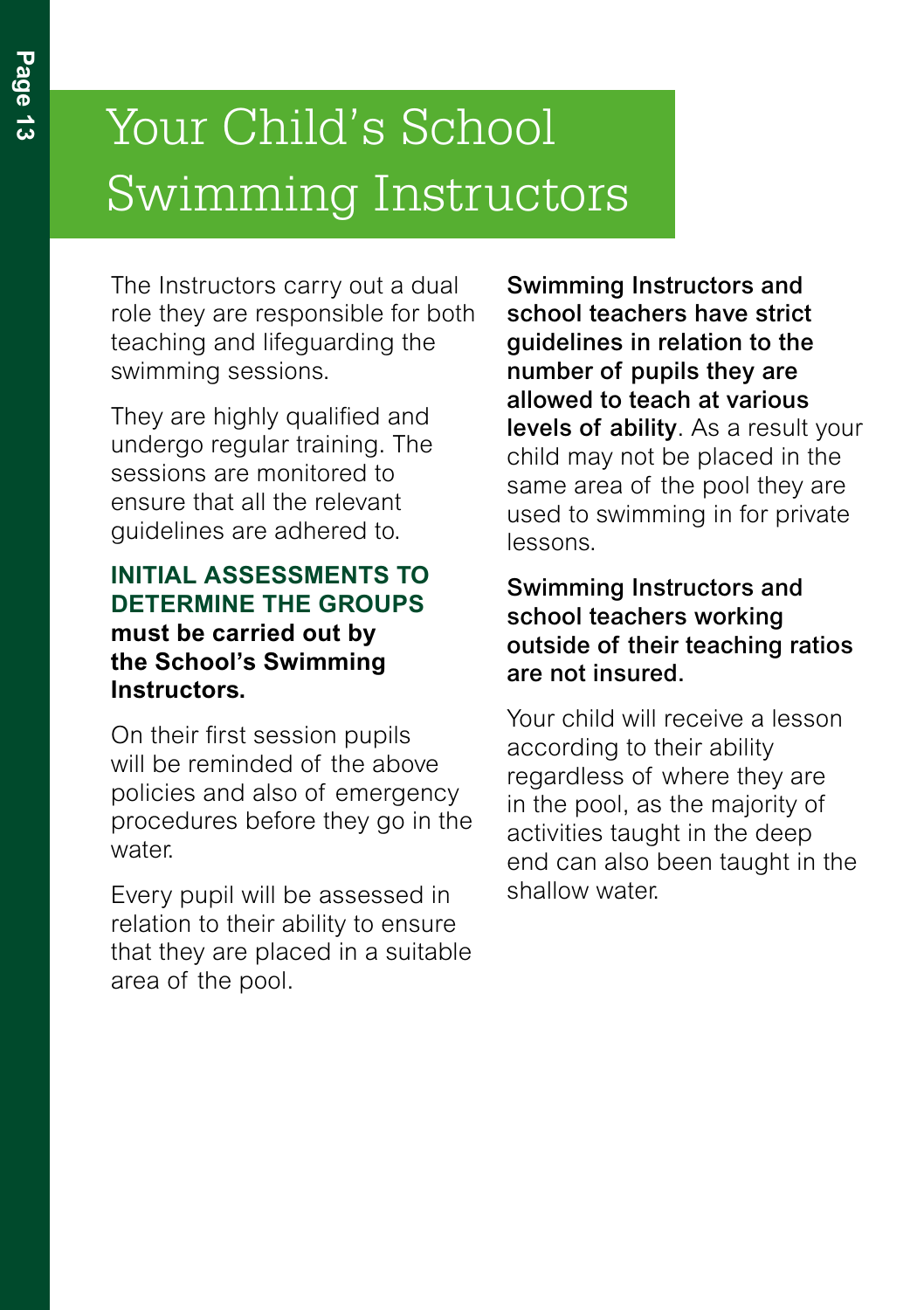# First Aid

If your child requires any treatment then this has to be recorded at the centre and reported to the service.

If hospitalisation is required then this will be communicated to you or the other nominated emergency contact at the earliest opportunity. All accidents/ incidents are monitored and if necessary new policies and procedures are drawn up to reflect the new risk assessment.

The School Swimming Instructors are all qualified lifesavers and are responsible for ensuring your child's safety at all times.

Occasionally accidents do happen and they have to make a quick decision as to the most appropriate action to be taken to give the best outcome for your child.

A child getting into difficulty will be encouraged to get back into the water to ensure that they have a positive end to the lesson.

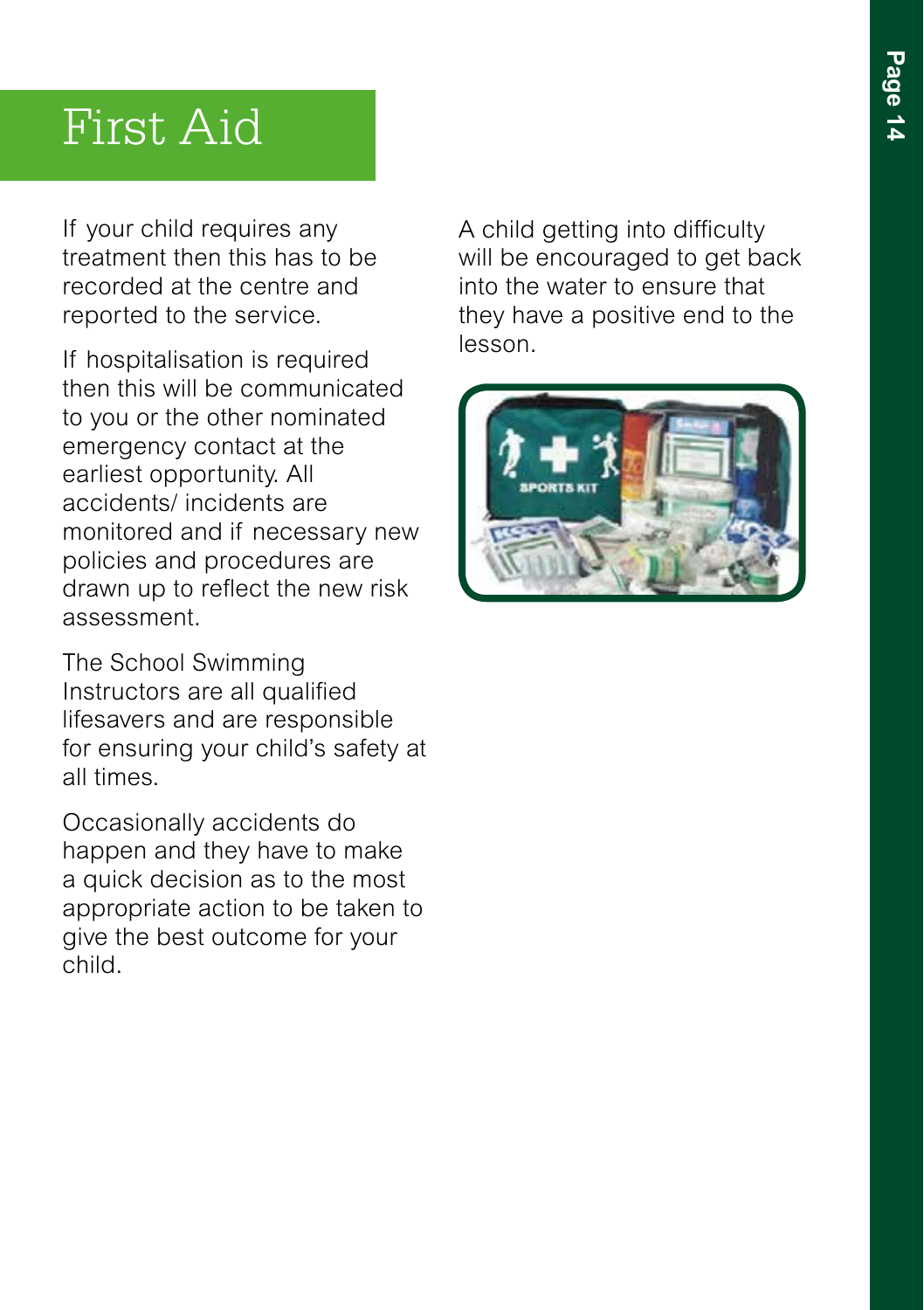# **Observers**

Observers are required to undergo an enhanced DBS check if helping on a regular basis or supervising / assisting in the changing of the pupils

Observers are fundamental in the school swimming lessons. Schools are required to provide a minimum of two observers however, where there are large groups of children or two pools then schools are requested to bring an observer for each group.

The role of the observer is very important as they are another pair of eyes. Most schools ask parents for help in this role. Without observers the session **cannot** take place.

A full list of responsibilities is available from the school. A sheet **must be** signed by observers stating that they understand their roles and responsibilities. Any parent who is unsure of their role must ask the Swimming Instructors on poolside for clarification.

As the pool environment can be very warm it is important to wear suitable clothing e.g. lightweight trousers / skirt / shorts, short sleeved top and indoor only footwear (flip flops may be worn).

If wearing outdoor footwear, overshoes must be worn and the shoes must not be stilettos or have large heels.



Identifying tabards (provided at the centre) must be worn.

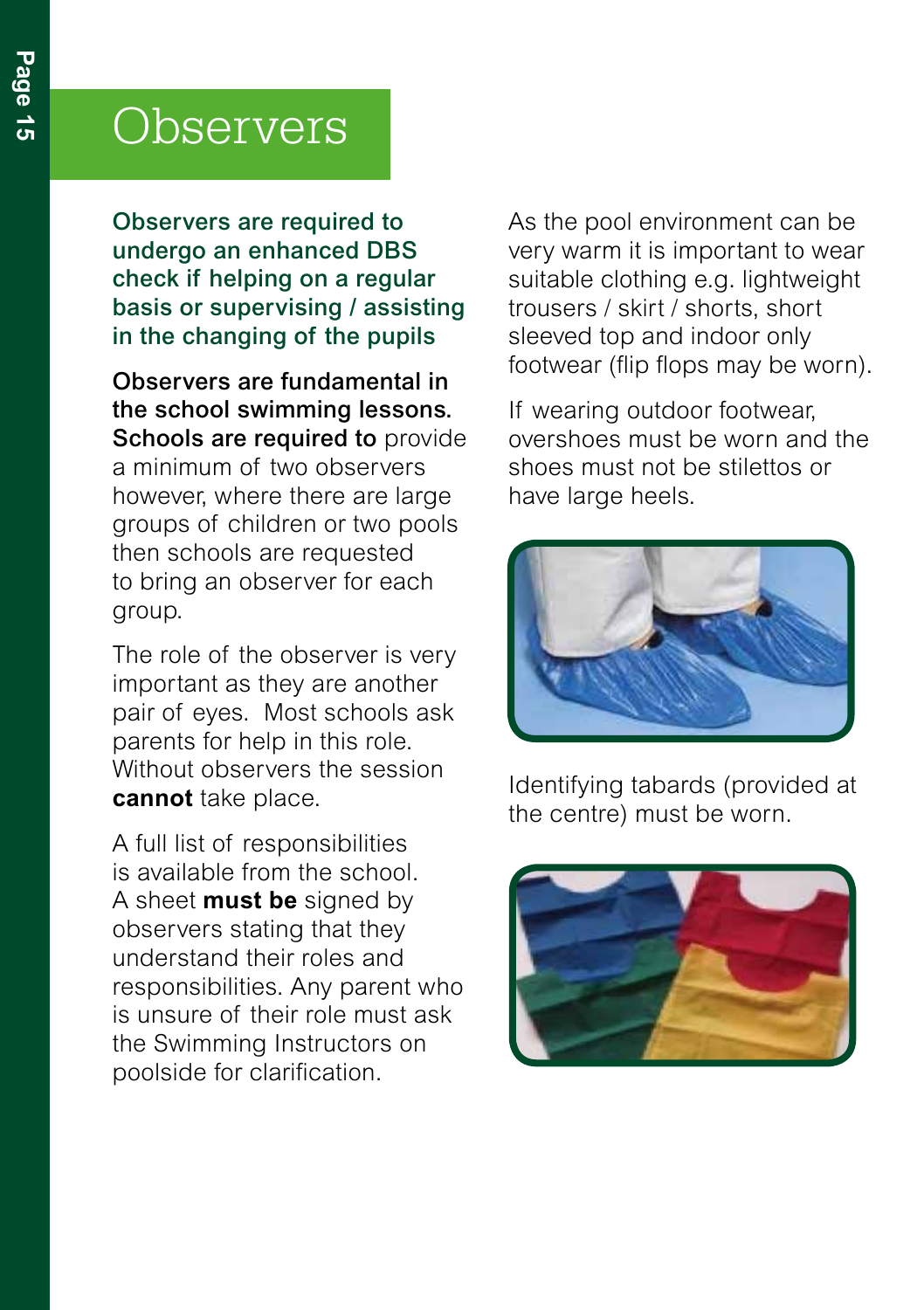Observers must ensure they are fit to undertake their responsibilities. It is advised that they drink water to prevent dehydration, this must be in a plastic bottle.

Observers are given a signal horn which is essential to their role, it must be blown if the Instructors has to enter the water to affect a rescue.

It must also be used to alert the Instructors and School staff of any child or person who may be in difficulty, this will ensure the quick evacuation of the pool.



Observers are advised to monitor different groups each week and must be aware of the danger of focusing just on their child.

The use of mobile telephones is strictly prohibited whilst undertaking observer duties



The service is very appreciative of the support given by observers.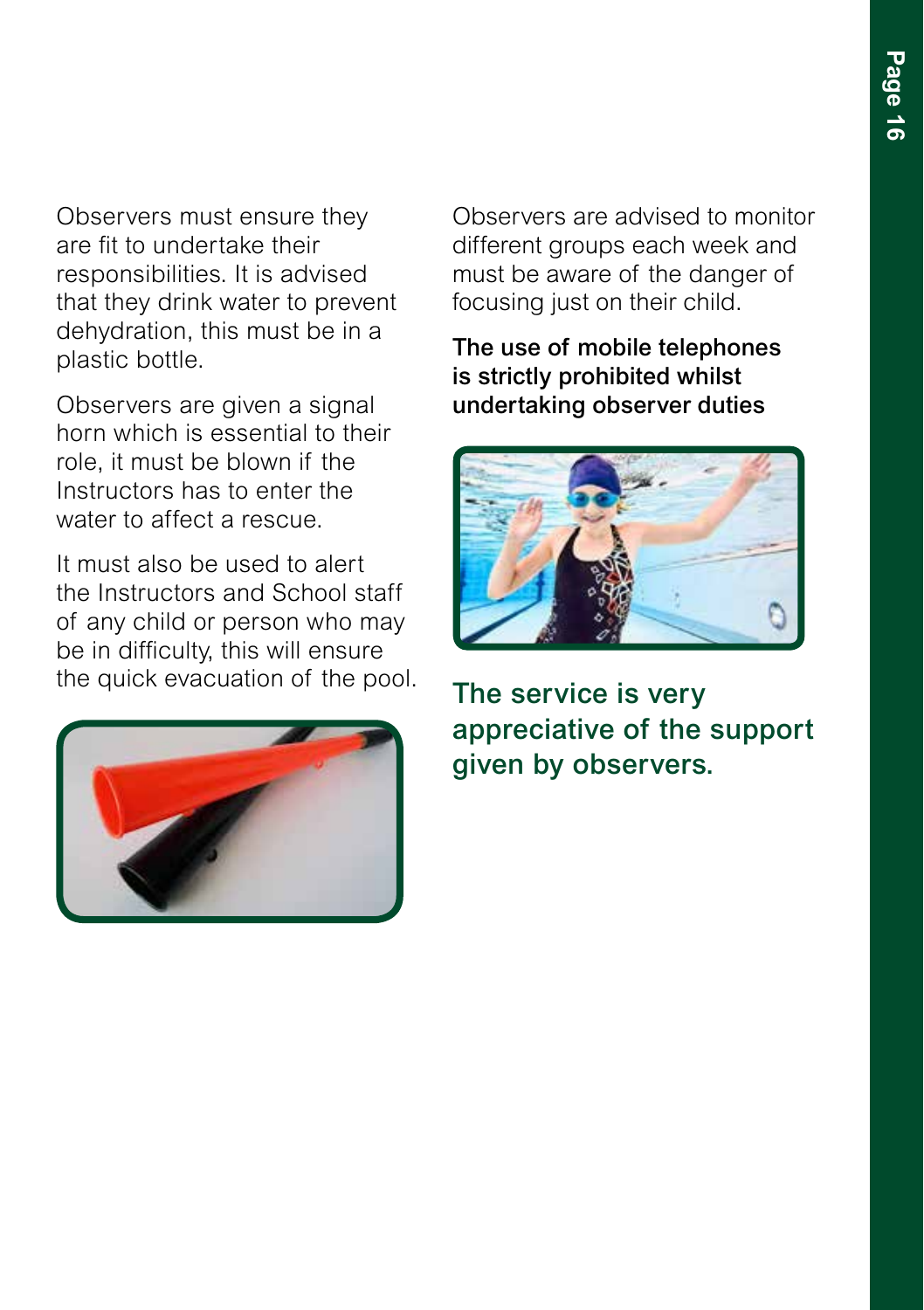# **THE SCHOOLS' SWIMMING SERVICE PLEDGE**

The Schools' Swimming Service is dedicated to providing the opportunity for all schools in Nottinghamshire to access a high quality swimming provision (in accordance with its health and safety guidance document), to ensure that pupils can strive to meet the National Curriculum statutory requirement in swimming during their Primary Education.

#### The Service welcomes feedback from all parties.

Below is a extract from a letter of appreciation sent in to the service.

*I wanted to let you know how proud*  **"** *we are of Cameron. Last Monday (Bank holiday) we were on a family bike ride along Chesterfield canal. Whilst cycling near to the lock keeper, Cameron lost his balance on the bike and hit a bollard where he fell head first into the canal (along with his bike).*

*Cameron was extremely brave, composed himself and swam to the side of the canal, where his dad lifted him to the grass verge. As you can imagine, Cameron was very upset after the incident. When I asked him was he scared in the water, Cameron said he felt scared, but was not going to listen to fear in his head and would be brave and swim.*

*Cameron's swimming has greatly improved, this is due to the swimming lessons he had had when in year three (with school).* 

*I wanted to let you know of my appreciation of those swimming lessons, it does not bear thinking about the incident if Cameron could not have swam.*

*Cameron is amazing to have had the confidence to swim back to the side of the canal without panicking. Thankfully apart from a couple of bruises from falling off his bike and hitting the bollard Cameron is absolutely fine.* **"**

*Kind regards*